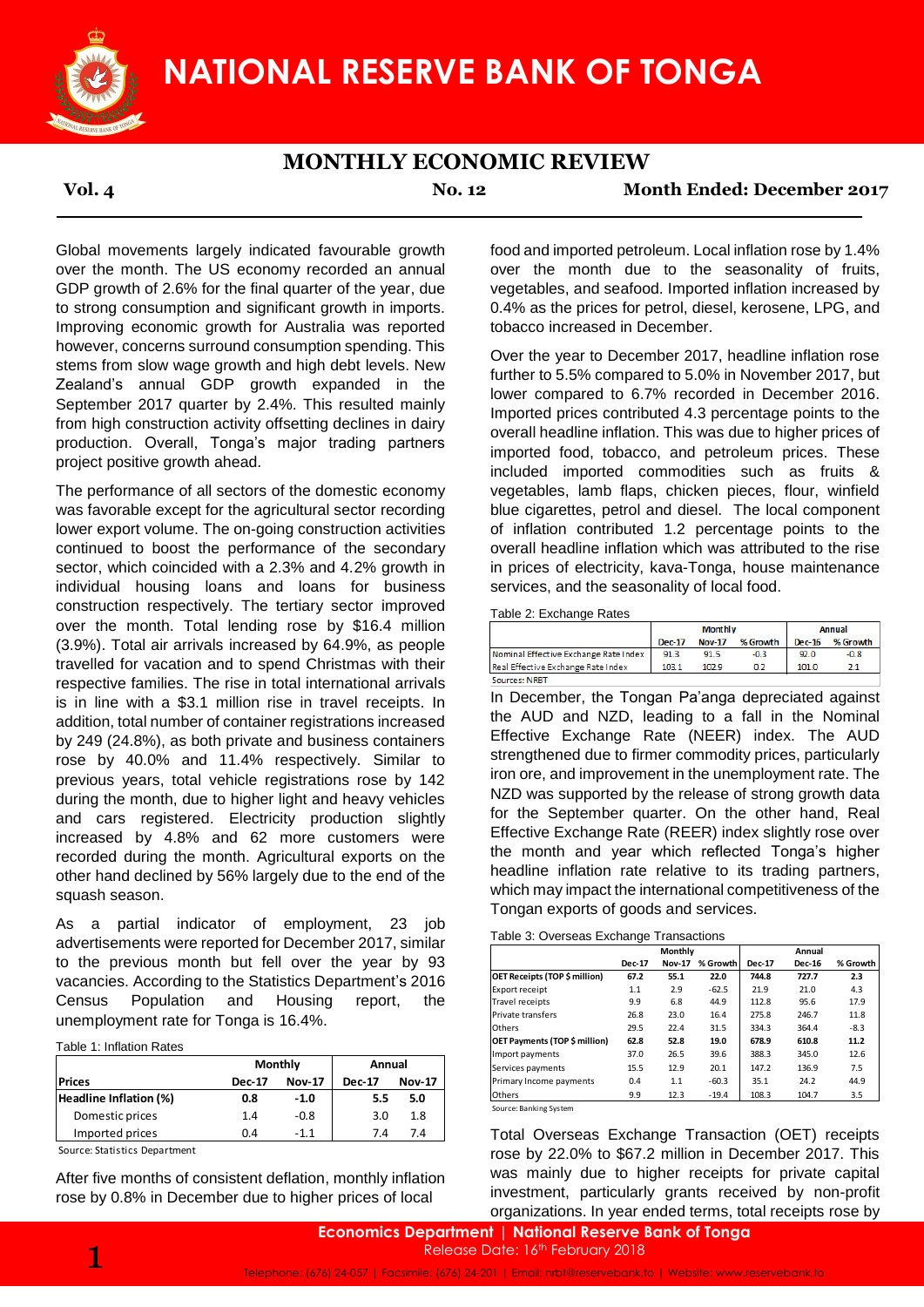

## **MONTHLY ECONOMIC REVIEW**

**Vol. 4 No. 12 Month Ended: December 2017**

2.3% due to higher inflow of remittances. Total OET payments also rose over the month by 19.0% to \$62.8 million, due mainly to higher import payments particularly for wholesale and retail trade imports. Similarly, total payments for the year ended December rose by 11.2% to \$678.9 million, driven by higher payments for wholesale and retail trade imports. The overall OET balance for December 2017 recorded a deficit of \$2.3 million. This contributed to the decline in the official foreign reserves to \$422.5 million, equivalent to 7.8 months<sup>1</sup> of import cover, which is above the Reserve Bank's minimum range of 3-4 months.

Table 4: Foreign Reserves

|                                  |               | Monthly       | Annual        |          |      |
|----------------------------------|---------------|---------------|---------------|----------|------|
|                                  | <b>Dec-17</b> | <b>Nov-17</b> | <b>Dec-16</b> | % Growth |      |
| Foreign Reserves (\$ in million) | 422.5         | 424.8         | $-0.5$        | 378.8    | 11.5 |
| Import Coverage (months)         | 7.8           | 7.9           |               | 7.1      |      |
| Sources: NRBT                    |               |               |               |          |      |

Broad money (money supply) increased over December due to a rise in net domestic assets, mainly net domestic credit to the non-financial public sector, outweighing a decline in net foreign assets reflecting the decrease in foreign reserves over the month. Annually, broad money increased due to a significant rise in net foreign assets (foreign reserves) outweighing the fall in net domestic assets (net domestic credit).

Table 5: Money Supply

|                               |               | Monthly       | Annual   |               |          |
|-------------------------------|---------------|---------------|----------|---------------|----------|
|                               | <b>Dec-17</b> | <b>Nov-17</b> | % Growth | <b>Dec-16</b> | % Growth |
| Money Supply (\$ in million)  | 560.6         | 553.5         | 1.3      | 512.2         | 9.5      |
| Net Foreign Asset             | 441.8         | 444.2         | $-0.6$   | 390.5         | 13.1     |
| Net Domestic Asset            | 119.0         | 109.6         | 8.6      | 121.8         | $-2.3$   |
| Connect Double - Contras MDDT |               |               |          |               |          |

Source: Banking System, NRBT

Liquidity in the banking system (reserve money) fell over December to \$295.9 million. This was largely driven by a decline in deposits by the commercial banks to the Reserve Bank vault and was partially offset by an increase in currency in circulation. This could be attributed to the higher spending by individuals and businesses during the busy festive season. The banks' total loans to deposit ratio increased considerably to 76.4% in December from 73.7% last month. This reflected a \$16.4 million (3.9%) increase in total lending outweighing the rise in total deposits of \$1.4 million (0.2%). This continued to remain below the minimum loan to deposit ratio of 80% indicating excess liquidity in the banking system remains and that there is capacity for further lending by banks.

Table 6: Total Lending

| <b>Dec-17</b> |                         |          |               | Annual   |  |  |
|---------------|-------------------------|----------|---------------|----------|--|--|
|               | <b>Nov-17</b>           | % Growth | <b>Dec-16</b> | % Growth |  |  |
|               | 420.3                   | 3.9      | 381.6         | 14.5     |  |  |
|               | 180.8                   | 6.6      | 167.8         | 14.8     |  |  |
|               | 238.6                   | 1.9      | 212.5         | 14.4     |  |  |
| 1.0           | 0.9                     | 6.6      | 1.3           | $-21.0$  |  |  |
|               | 436.7<br>192.7<br>243.1 |          |               |          |  |  |

Total banks' lending rose significantly over December to \$436.7 million. This was a result of higher business loans to the public enterprises, wholesale & retail, and services sectors. Lending to households continued to be driven by higher housing loans, and supported by growth in personal and vehicle loans. Over the year, total banks' lending increased owing to a significant rise in individual housing loans. This reflected higher borrower capacity and demand for housing by individuals. Business lending also increased driven by higher loans to the wholesale & retail, services, and transport sectors. Low interest rates from the Government Development Loans partially supported the higher lending in the manufacturing and fisheries sectors. Furthermore, this continued to coincide with strong domestic economic activities evident throughout the year.

The weighted average interest rate spread narrowed over December. The decline stemmed from a decrease in the weighted average lending rate and an increase in the weighted average deposit rate. The weighted average lending rate fell due mainly to lower lending rates for businesses specifically for the agriculture, utilities, and construction sectors. The weighted average deposit rate rose due to higher demand deposit rates. Annually, the weighted average interest rate spread narrowed as the higher deposit rates was partially offset by an increase in lending rates. However, the loans interest rates remained favourable as lending to households and businesses maintained its growth momentum over the year.

| Table 7: Weighted Average Interest Rates |
|------------------------------------------|
|------------------------------------------|

|                                           | Monthly       |               |              | Annual        |              |  |
|-------------------------------------------|---------------|---------------|--------------|---------------|--------------|--|
| <b>Interest Rates</b>                     | <b>Dec-17</b> | <b>Nov-17</b> | Growth (bps) | <b>Dec-16</b> | Growth (bps) |  |
| Weighted Average Banks Deposit Rate (%)   | 2.160         | 2.159         | 0.1          | 2.082         | 7.8          |  |
| Weighted Average Banks Lending Rate (%)   | 7.944         | 7.967         | $-2.4$       | 7.907         | 3.7          |  |
| Weighted Average Interest Rate Spread (%) | 5.784         | 5.809         | $-2.5$       | 5.824         | $-4.1$       |  |
| Source: Banking System, NRBT              |               |               |              |               |              |  |

Net credit to Government continued to decline over the month by \$4.0 million, driven by a rise in government deposits supported by the receipts of grants and project funds during the month. Similarly, net credit to Government fell over the year by \$45.9 million due to receipts of budgetary support and government grant



**<sup>.</sup>** <sup>1</sup> Method of calculation changed in February 2017 to include both imports of goods & services (previous method used imports of goods only)